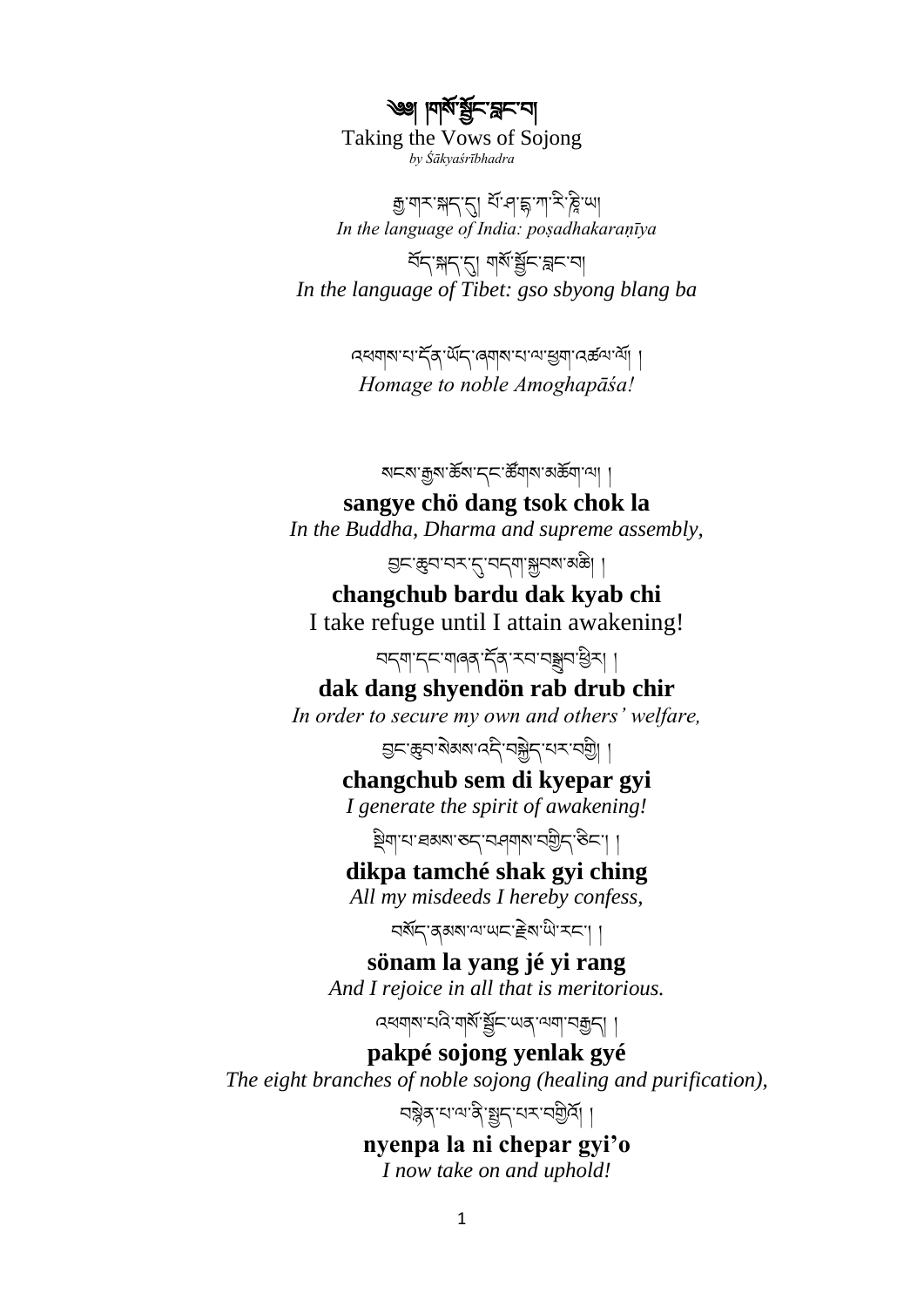བཅོམ་ལྡན་བདག་ལ་དགོངས་སུ་གསོལ། །

**chomden dak la gong su sol** *Blessed one, turn your attention toward me, I pray!*

བདག་མིང་འདི་ཞེས་བགི་བ་ནི། །

**dak ming di shyé gyiwa ni** *I, the one called* insert your name here*,*

དུས་འདི་ནས་བཟུང་ཇི་སིད་ནས། །

**dü di né zung jisi né**

*From this moment on,*

ন্তি'ঝবি'ৰ্ম্ব'ৰ্ম' মুখ দিম'বৰ

**nyimé ö ni mashar bar**

*Until the light of the sun appears,*

སོག་ཆགས་གསོད་དང་གཞན་ནོར་འཕོག །

**sokchak sö dang shyen nor trok** *Shall wholly renounce*

ষ্টার্ডনমার্ষ্ট্রনামনের জিকান্ত্রা

**mi tsangchö dang den min ma** *Taking life, stealing others' possessions,*

མོས་པ་བསྐྱེད་དང་བཞོན་པ་དང༌། །

**nyöpa kyé dang shyönpa dang**

*Sexual misconduct, speaking falsity,*

དུས་ནི་མ་ཡིན་པ་ཡི་ཟས། །

**dü ni mayinpa yi zé**

*Inebriation, conveyances,*

ཕེང་བ་ཁ་དོག་གླུ་དང་གར། །

**trengwa khadok lu dang gar**

*Meals at improper times,*

ন্নিম্নৰ অৰ্ষৰ শ্মান্ম ৰাজ্যৰ

**tri ten tönpo la sokpa** *Colourful garlands, singing and dancing,* ཐམས་ཅད་བདག་གིས་སྤང་བགིད་ཅིང༌། །

**tamché dak gi pang gyi ching** *High seats and the like.*

ব্ৰধনাৰ ঘৰি ৰ্উৰ 'চৰ' ৰক্তু ৰাষ্ট্ৰ ৰাজ্যৰ

**pakpé yönten gyé ché dang** *I take on the eight qualities of the noble ones*